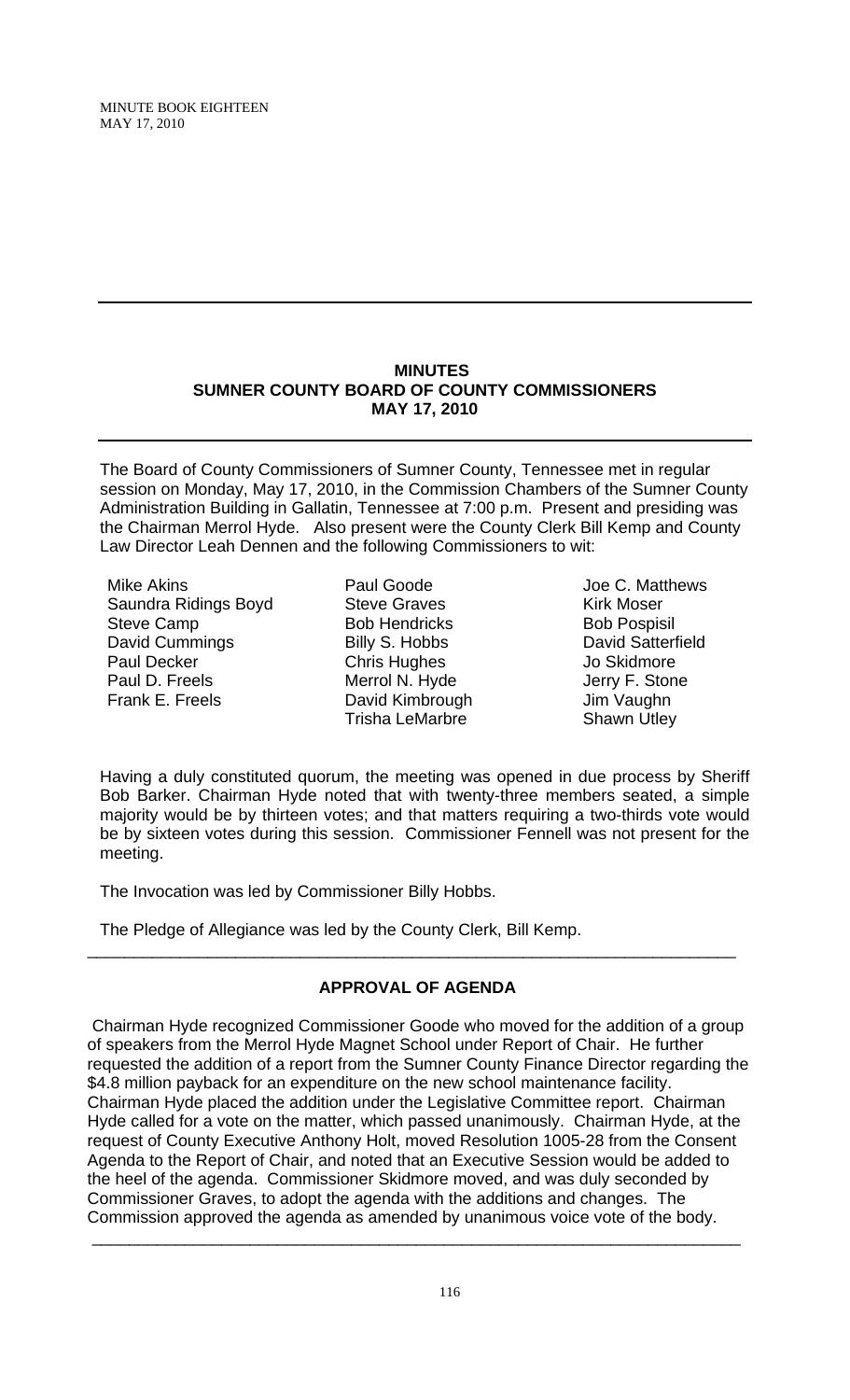MINUTE BOOK EIGHTEEN MAY 17, 2010

### **APPROVAL OF MINUTES**

The minutes for the meeting of this body held on April 19, 2010, and recorded in the office of the Clerk, Bill Kemp, were approved by voice vote after Commissioner Akins made the motion, seconded by Commissioner Pospisil. Commissioner Vaughn and Utley abstained from the vote on the minutes.

## **RECOGNITION OF THE PUBLIC**

 Chairman Hyde opened the floor to allow the public to speak concerning any matter on the agenda.

With no one wishing to speak, recognition of the public was closed.

## **REPORT OF THE CHAIR**

\_\_\_\_\_\_\_\_\_\_\_\_\_\_\_\_\_\_\_\_\_\_\_\_\_\_\_\_\_\_\_\_\_\_\_\_\_\_\_\_\_\_\_\_\_\_\_\_\_\_\_\_\_\_\_\_\_\_\_\_\_\_\_\_\_\_\_\_\_

Commissioner Pospisil read the following resolution into the record:

#### **A RESOLUTION HONORING CODY AND CORY SULLINS**

 **WHEREAS,** Cody and Cory Sullins began college football as walk-ons and finished their careers as decorated football players for the University of Tennessee and have graduated with honors with their Undergraduate Degree in Finance and Master's Degree in Communications and Information; and

**WHEREAS,** Cody and Cory, former graduates of White House High School with identical 4.1 grade-point average despite taking different classes have not only excelled academically and athletically but as leaders who demonstrate the rewards of hard work and perseverance ; and

**WHEREAS,** Cody and Cory are positive role models for all persons, both young and old and through their outstanding efforts are an inspiration to fans, family and friends.

**NOW, THEREFORE, BE IT RESOLVED** by the Sumner County Board of County Commissioners meeting in regular session on this the  $17<sup>th</sup>$  day of May, 2010, that this body does hereby commend and congratulate Cody and Cory Sullins for their many accomplishments and honors; and

**BE IT FURTHER RESOLVED** that this resolution is to be read and entered on the minutes of this body so as to make it a permanent part of the records of this body and the Clerk is hereby directed to furnish a copy of this resolution to Cody and Cory Sullins.

Upon motion of Commissioner Pospisil, seconded by Commissioner Hobbs, the Commission voted to approve the certificate of recognition honoring Cody and Cory Sullins.

\_\_\_\_\_\_\_\_\_\_\_\_\_\_\_\_\_\_\_\_\_\_\_\_\_\_\_\_\_\_\_\_\_\_\_\_\_\_\_\_\_\_\_\_\_\_\_\_\_\_\_\_\_\_\_\_\_\_\_\_\_\_\_\_

 **\_\_\_\_\_\_\_\_\_\_\_\_\_\_\_\_\_\_\_\_\_\_\_\_\_\_\_\_\_\_\_\_\_\_\_\_\_\_\_\_\_\_\_\_\_\_\_\_\_\_\_\_\_\_\_\_\_\_\_\_\_\_\_\_**

Chairman Holt read the following resolution into the record:

#### **A RESOLUTION PROCLAMINING MOTORCYCLE AWARENESS PROCLAMATION 2010**

**WHEREAS,** motorcycle riding is an exhilarating and increasingly popular mode of transportation for thousands of people across the state and nation; and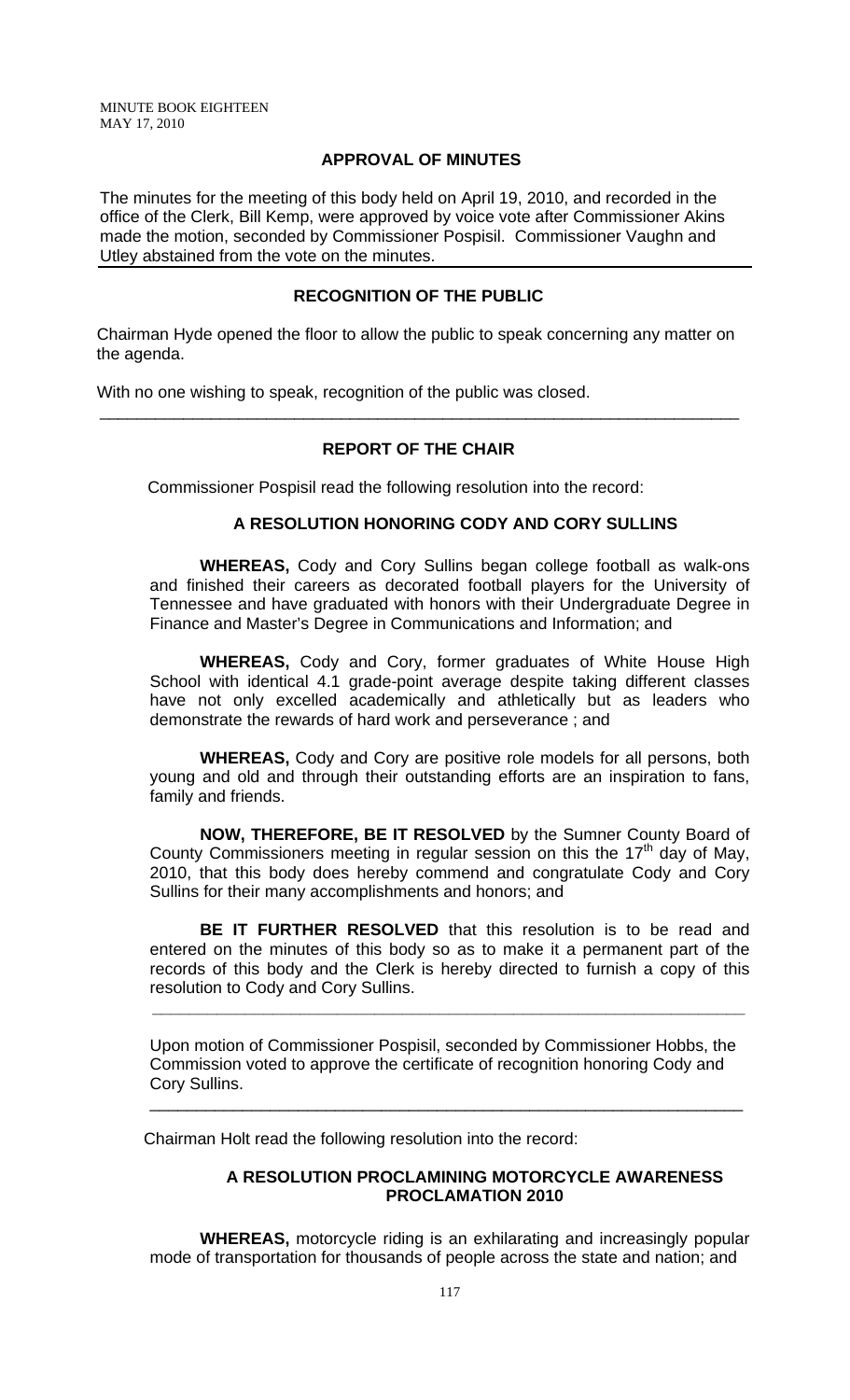**WHEREAS,** the County of Sumner has citizens that ride motorcycles for leisure and transportation and it is the goal of the County of Sumner to protect its citizens, and support efforts to decrease accidents and injuries; and

 **WHEREAS**, incidents of motorcycles being injured and killed is increasing due to many factors, but especially those that are attributed to human error in judgment and awareness; and

 **WHEREAS**, to minimize safety hazards, it is necessary to take sensible precautions, increase training and safety skills for both motorcycle drivers while enjoying a safe and exciting summer, and work towards our goal of reducing motorcycle fatalities and injuries; and

 **WHEREAS**, all motorcycle organizations clubs, dealerships, groups and highway safety officials do actively promote safe operations, increased rider training, improved licensing efforts, and motorist awareness.

 **NOW, THEREFORE BE IT RESOLVED,** by the Sumner County Board of County Commissioners in regular session on this the  $17<sup>th</sup>$  day of May, 2010 that this body does hereby proclaim May 2010 as "Motorcycle Awareness Month" and urge all motor vehicle operators to join in this effort to help keep citizens, streets, and highways safe.

\_\_\_\_\_\_\_\_\_\_\_\_\_\_\_\_\_\_\_\_\_\_\_\_\_\_\_\_\_\_\_\_\_\_\_\_\_\_\_\_\_\_\_\_\_\_\_\_\_\_\_\_\_\_\_\_\_\_\_\_\_\_\_\_

Upon motion of Commissioner Matthews, seconded by Commissioner Goode, the Commission voted to approve the certificate of recognition honoring Cody and Cory Sullins.

### **PUBLIC HEARING**

\_\_\_\_\_\_\_\_\_\_\_\_\_\_\_\_\_\_\_\_\_\_\_\_\_\_\_\_\_\_\_\_\_\_\_\_\_\_\_\_\_\_\_\_\_\_\_\_\_\_\_\_\_\_\_\_\_\_\_\_\_\_\_\_

Clerk Kemp read the following notice into the record:

There will be a public hearing before the Sumner County Commission on May 17, 2010, at 7:00 p.m. in the Sumner County Administration Building Commission Chambers located at 355 N. Belvedere Drive, Gallatin, TN.

This meeting will be to discuss and vote on the following amendments to the Sumner County Zoning Resolution: Article IV, Section 20, General Provisions; and Article VII, Section 4, 5 & 7 changes to Commercial PUD Overlays.

A copy of this request is on file in the Sumner County Construction and Development Office which is located in Room 202, at the Sumner County Administration Building, 355 N. Belvedere Drive, Gallatin, TN.

Anyone having an interest, desiring to comment or ask questions concerning this request is invited to attend this meeting or call the Sumner County Construction and Development Office at 452-1467.

\_\_\_\_\_\_\_\_\_\_\_\_\_\_\_\_\_\_\_\_\_\_\_\_\_\_\_\_\_\_\_\_\_\_\_\_\_\_\_\_\_\_\_\_\_\_\_\_\_\_\_\_\_\_\_\_\_\_\_\_\_\_\_\_\_\_\_\_

Chairman Hyde opened the public hearing for anyone wishing to speak. Hearing none, he declared the public hearing closed.

Commissioner Goode moved, seconded by Commissioner LeMarbre to approve the following resolution:

 $\mathcal{L}_\mathcal{L} = \mathcal{L}_\mathcal{L} = \mathcal{L}_\mathcal{L} = \mathcal{L}_\mathcal{L} = \mathcal{L}_\mathcal{L} = \mathcal{L}_\mathcal{L} = \mathcal{L}_\mathcal{L} = \mathcal{L}_\mathcal{L} = \mathcal{L}_\mathcal{L} = \mathcal{L}_\mathcal{L} = \mathcal{L}_\mathcal{L} = \mathcal{L}_\mathcal{L} = \mathcal{L}_\mathcal{L} = \mathcal{L}_\mathcal{L} = \mathcal{L}_\mathcal{L} = \mathcal{L}_\mathcal{L} = \mathcal{L}_\mathcal{L}$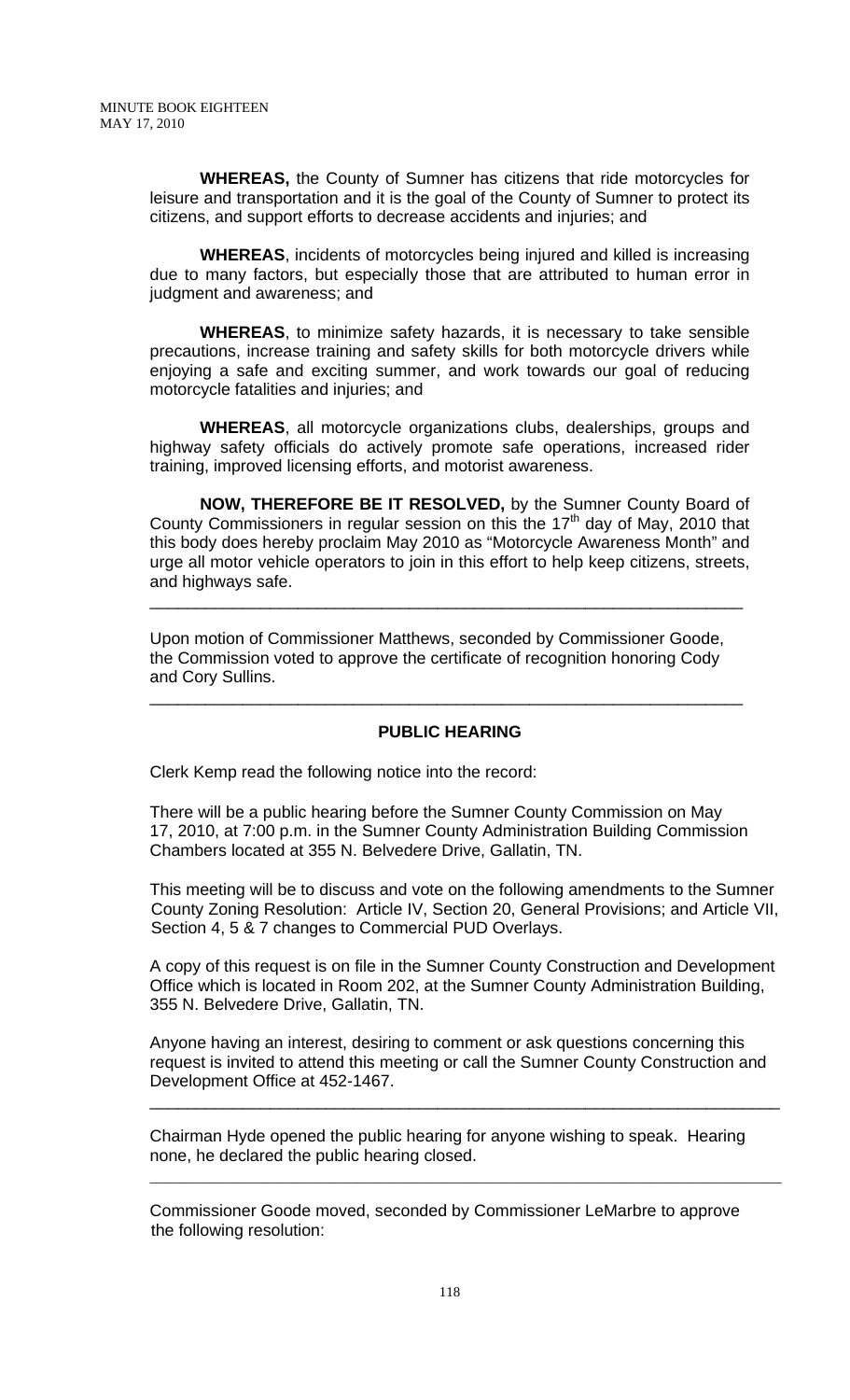## **1005-01 A RESOLUTION TO AMEND ARTICLE VII, SECTIONS 4, 5, AND 7 PERTAINING TO COMMERCIAL PUD OVERLAYS**

**BE IT RESOLVED** by the Sumner County Board of County Commissioners meeting in regular session on this the 17<sup>th</sup> day of May, 2010, that this body hereby amend Article VII, Sections 4, 5, and 7 pertaining to Commercial PUD Overlays as shown on attached documents.

\_\_\_\_\_\_\_\_\_\_\_\_\_\_\_\_\_\_\_\_\_\_\_\_\_\_\_\_\_\_\_\_\_\_\_\_\_\_\_\_\_\_\_\_\_\_\_\_\_\_\_\_\_\_\_\_\_\_\_\_\_\_\_\_

The electronic vote was recorded in the following manner:

| Akins            |   | Cummings       |       | Utley        |          |
|------------------|---|----------------|-------|--------------|----------|
| Graves           | Y | Satterfield    | Y     | F. Freels    | Y        |
| <b>Matthews</b>  | Y | <b>Boyd</b>    |       | Camp         | Y        |
| <b>Hendricks</b> | Y | Vaughn         | Y     | LeMarbre     | Y        |
| Moser            |   | <b>Decker</b>  | Y     | Hyde         | Y        |
| Hughes           | Y | Kimbrough      | Y     | Goode        | Y        |
| Skidmore         | Y | P. Freels      | Y     | <b>Stone</b> | А        |
| <b>Hobbs</b>     |   | Pospisil       |       |              |          |
| 1005-01          |   | <b>Yes: 22</b> | No: 0 | Abs: 1       | 07:08 PM |

Chairman Hyde declared the Resolution 1005-01 approved by the body.

 Commissioner Vaughn moved, seconded by Commissioner Hendricks, to approve the following resolution:

\_\_\_\_\_\_\_\_\_\_\_\_\_\_\_\_\_\_\_\_\_\_\_\_\_\_\_\_\_\_\_\_\_\_\_\_\_\_\_\_\_\_\_\_\_\_\_\_\_\_\_\_\_\_\_\_\_\_\_\_\_\_\_\_\_

## **1005-02 A RESOLUTION AMENDING THE SUMNER COUNTY ZONING RESOLUTION BY ADDING SECTION 20, ARTICLE IV PERTAINING TO TENTS NOT TO BE USED FOR PERMANENT OCCUPANCY**

**BE IT RESOLVED** by the Sumner County Board of County Commissioners meeting in regular session on this the  $17<sup>th</sup>$  day of May, 2010, that the Sumner County Zoning Resolution is hereby further amended by adding the following Section 20 to Article IV as shown on attached documents.

**\_\_\_\_\_\_\_\_\_\_\_\_\_\_\_\_\_\_\_\_\_\_\_\_\_\_\_\_\_\_\_\_\_\_\_\_\_\_\_\_\_\_\_\_\_\_\_\_\_\_\_\_\_\_\_\_\_\_\_\_\_\_\_\_**

The electronic vote was recorded in the following manner:

| <b>Akins</b>     |   | Cummings    |       | Utley        |          |
|------------------|---|-------------|-------|--------------|----------|
| Graves           | Y | Satterfield | Y     | F. Freels    |          |
| <b>Matthews</b>  | Y | <b>Boyd</b> |       | Camp         |          |
| <b>Hendricks</b> | Y | Vaughn      | Y     | LeMarbre     | Y        |
| Moser            |   | Decker      |       | Hyde         |          |
| Hughes           | Y | Kimbrough   | Y     | Goode        |          |
| Skidmore         | Y | P. Freels   |       | <b>Stone</b> | А        |
| <b>Hobbs</b>     | Y | Pospisil    | Y     |              |          |
| 1005-02          |   | Yes: 22     | No: 0 | Abs: 1       | 07:09 PM |

Chairman Hyde declared the Resolution 1005-02 approved by the body. \_\_\_\_\_\_\_\_\_\_\_\_\_\_\_\_\_\_\_\_\_\_\_\_\_\_\_\_\_\_\_\_\_\_\_\_\_\_\_\_\_\_\_\_\_\_\_\_\_\_\_\_\_\_\_\_\_\_\_\_\_\_\_

 Chairman Hyde recognized a group of students from Merrol Hyde Magnet School who spoke on the need for a drive to improve science and mathematics in the school systems throughout the country. Will Butterworth, the designated speaker, praised the County Commission for its commitment to a science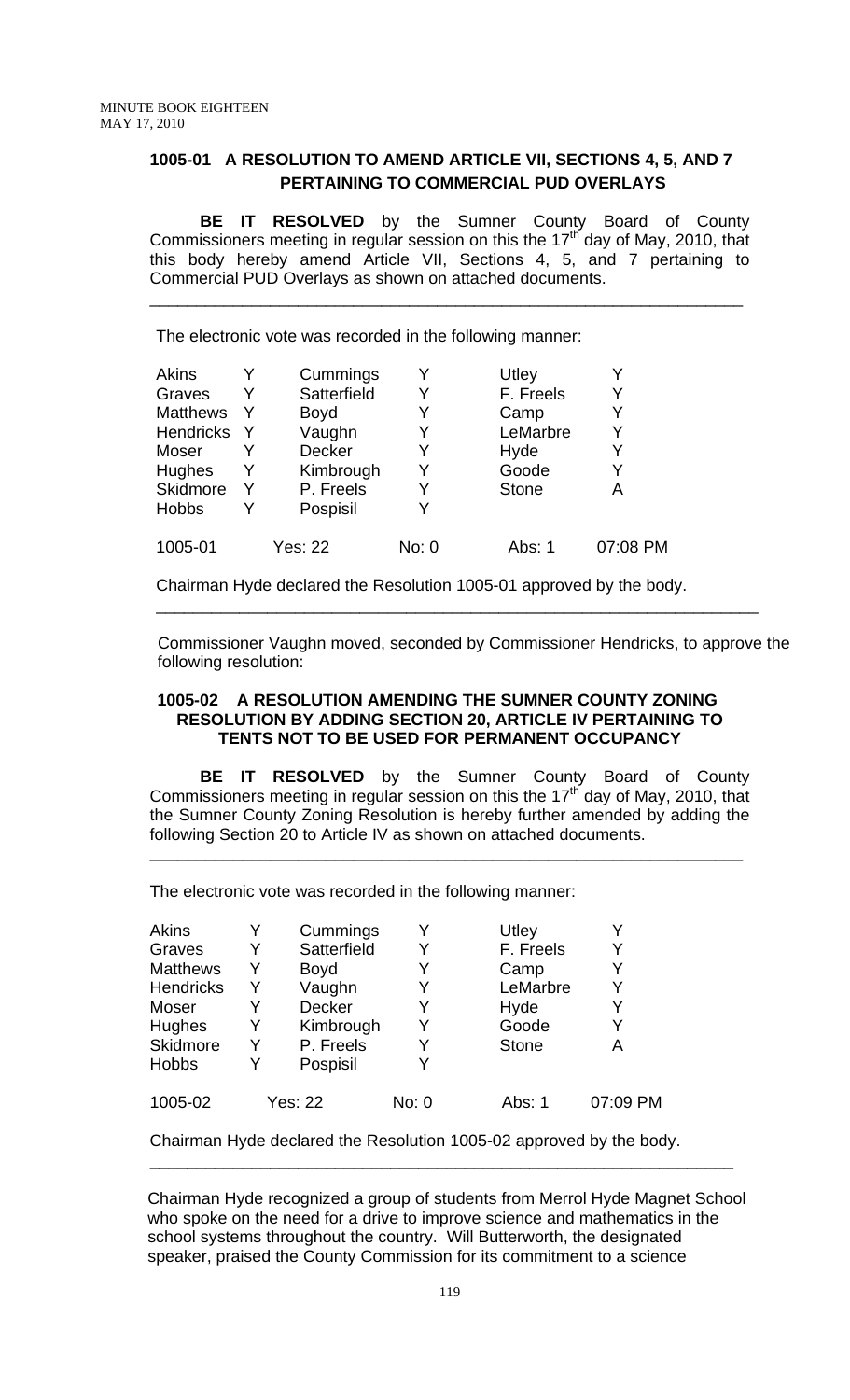laboratory at Merrol Hyde Magnet School.

## **REPORT FROM COUNTY OFFICIALS**

 **\_\_\_\_\_\_\_\_\_\_\_\_\_\_\_\_\_\_\_\_\_\_\_\_\_\_\_\_\_\_\_\_\_\_\_\_\_\_\_\_\_\_\_\_\_\_\_\_\_\_\_\_\_\_\_\_\_\_\_\_\_\_\_\_** 

 By motion of Commissioner Skidmore, seconded by Commissioner Frank Freels, the commissioners approved unanimously the filing as received of the following reports: County Investments, County General Fund, County Debt Service Fund, County Highway Fund, County Capital Outlay Fund, School General Purpose Fund, School Federal Projects Fund, School Food Service Fund, Employee Health Insurance Trust Fund, Employee Dental Insurance Trust Fund, Casualty Insurance Trust Fund, County Trustee Funds, Special Reports: County Dental Insurance Claim Payments, County Health Insurance Claim Payments, County Property Tax Collections, County EMS Billing/Collections/Balances, County Sales Tax Collections, County Wheel Tax Collections, County Tax Rates/Property Values and County School Loan Program Rates. Approval of the filing of these records does not certify to the accuracy of the documents.

Chairman Hyde introduced the following resolution:

## **1005-NOT A RESOLUTION TO APPROVE AND ACCEPT APPLICATIONS FOR NOTARIES PUBLIC POSITIONS AND PERSONAL SURETY GUARANTORS**

 **WHEREAS,** according to the law of the State of Tennessee, an individual must apply for the office of notary public in the county of residence, or of their principal place of business; and

 **WHEREAS**, state statute requires personal sureties making bonds for Notaries publics to be approved by the Sumner County Commission; and

 **WHEREAS,** said applicant must be approved by the County Commission assembled; and

 **WHEREAS,** Bill Kemp, Sumner County Clerk, has certified according to the records of his office that the persons named on the attached listing labeled "SUMNER COUNTY NOTARY PUBLIC APPLICATIONS and SURETY GUARANTORS" have duly applied for the positions so sought; and

#### **BE IT FURTHER RESOLVED THAT THIS TAKE EFFECT FROM AND AFTER PASSAGE. –––––––––––––––––––––––––––––––––––––––––––––––––––––––––**

Upon motion of Commissioner Goode, seconded by Commissioner Pospisil, voting was recorded in the following manner:

The electronic vote was recorded in the following manner:

| <b>Akins</b>     |   | Cummings    |              | Utley        |          |
|------------------|---|-------------|--------------|--------------|----------|
| Graves           | Y | Satterfield |              | F. Freels    | Y        |
| <b>Matthews</b>  | Α | <b>Boyd</b> |              | Camp         | Y        |
| <b>Hendricks</b> | Y | Vaughn      |              | LeMarbre     | Y        |
| Moser            | Y | Decker      |              | Hyde         | Y        |
| <b>Hughes</b>    | Y | Kimbrough   |              | Goode        | Y        |
| Skidmore         | Y | P. Freels   |              | <b>Stone</b> | Α        |
| <b>Hobbs</b>     | Y | Pospisil    |              |              |          |
| 1005-NOTARY      |   | Yes: 21     | No: 0<br>120 | Abs: $2$     | 07:16 PM |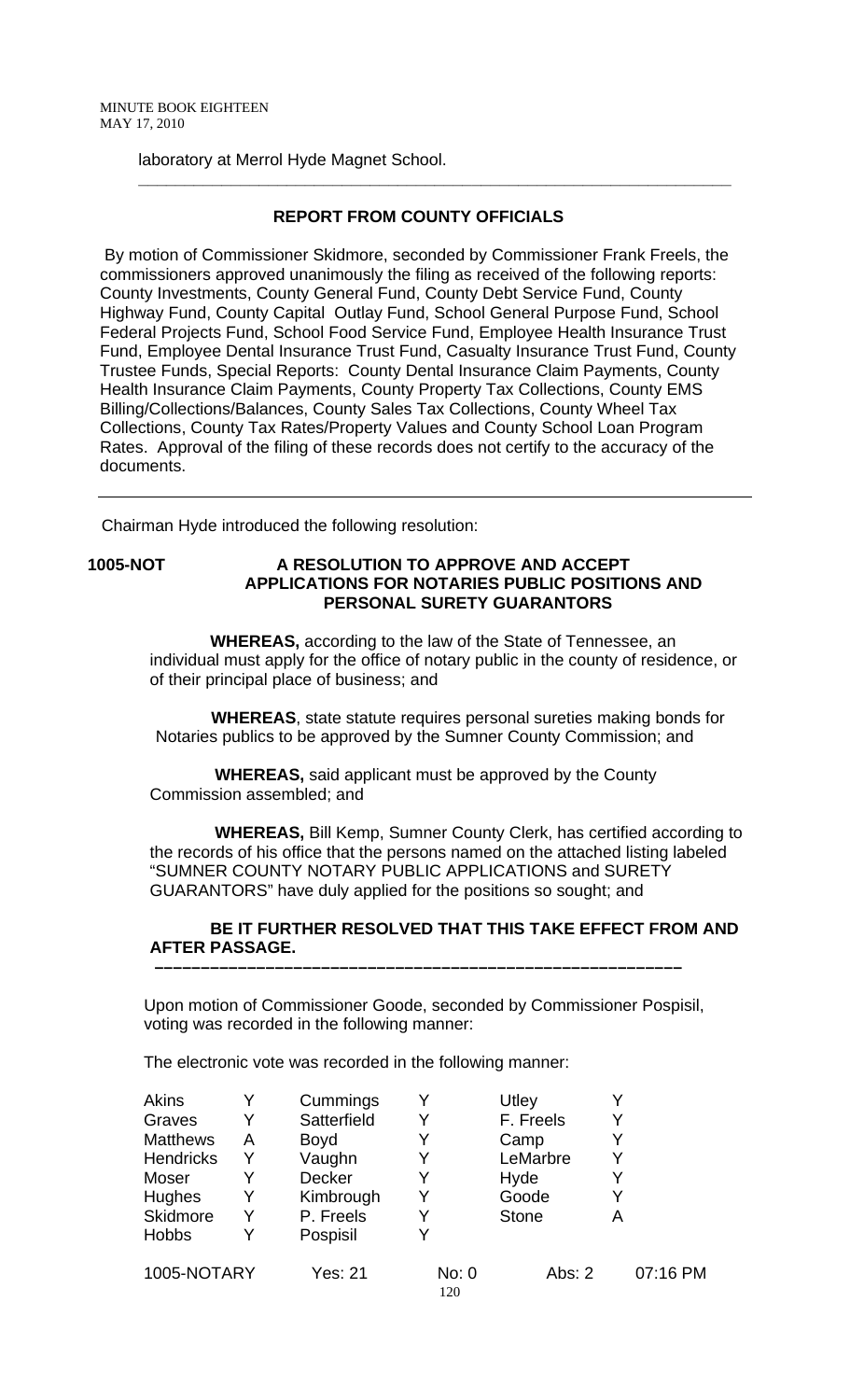MINUTE BOOK EIGHTEEN MAY 17, 2010

Chairman Hyde declared the election of Notaries Public by the body.

## **COMMITTEE ON COMMITTEES**

 $\overline{\phantom{a}}$  , and the contribution of the contribution of the contribution of the contribution of the contribution of the contribution of the contribution of the contribution of the contribution of the contribution of the

 Commissioner LeMarbre reported that the appointments to the Solid Waste Board were deferred until the July meeting, as the June meeting is cancelled.

## **HIGHWAY COMMISSION**

Commissioner Graves reported that the flood damage was extensive throughout the County, with many roads and bridges affected. He also thanked the Commission for their support at the Relay for Life event.

\_\_\_\_\_\_\_\_\_\_\_\_\_\_\_\_\_\_\_\_\_\_\_\_\_\_\_\_\_\_\_\_\_\_\_\_\_\_\_\_\_\_\_\_\_\_\_\_\_\_\_\_\_\_\_\_\_\_\_\_\_\_\_\_\_\_\_\_\_\_\_\_\_\_\_

## **EDUCATION COMMITTEE**

**\_\_\_\_\_\_\_\_\_\_\_\_\_\_\_\_\_\_\_\_\_\_\_\_\_\_\_\_\_\_\_\_\_\_\_\_\_\_\_\_\_\_\_\_\_\_\_\_\_\_\_\_\_\_\_\_\_\_\_\_\_\_\_\_\_\_\_\_\_** 

There was no report from the Education Committee.

## **GENERAL OPERATIONS COMMITTEE**

**\_\_\_\_\_\_\_\_\_\_\_\_\_\_\_\_\_\_\_\_\_\_\_\_\_\_\_\_\_\_\_\_\_\_\_\_\_\_\_\_\_\_\_\_\_\_\_\_\_\_\_\_\_\_\_\_\_\_\_\_\_\_\_\_\_\_\_\_\_** 

There was no report from the General Operations Committee.

## **EMERGENCY SERVICES COMMITTEE**

**\_\_\_\_\_\_\_\_\_\_\_\_\_\_\_\_\_\_\_\_\_\_\_\_\_\_\_\_\_\_\_\_\_\_\_\_\_\_\_\_\_\_\_\_\_\_\_\_\_\_\_\_\_\_\_\_\_\_\_\_\_\_\_\_\_\_\_\_\_** 

There was no report from the Emergency Services Committee.

### **LEGISLATIVE COMMITTEE**

**\_\_\_\_\_\_\_\_\_\_\_\_\_\_\_\_\_\_\_\_\_\_\_\_\_\_\_\_\_\_\_\_\_\_\_\_\_\_\_\_\_\_\_\_\_\_\_\_\_\_\_\_\_\_\_\_\_\_\_\_\_\_\_\_\_\_\_\_\_** 

Commissioner Pospisil moved, seconded by Commissioner LeMarbre, to approve the following resolution:

### **1005-03 A RESOLUTION ADOPTING THE FOLLOWING BID PURCHASING LIMITS FOR ALL COUNTY PURCHASES**

 **BE IT RESOLVED** by the Sumner County Board of County Commissioners meeting in regular session on this the 17<sup>th</sup> day of May, 2010 that this body hereby adopts the following bid purchasing limits for all county purchases:

1. No bids are required for purchases less than \$7,500.00 but competitive bidding is encouraged; and

2. All purchases of \$7,500.00 or more but less than \$10,000 may be made in the open market without newspaper notice but shall, whenever possible, be based on at least three competitive bids; and

3. For purchases of \$10,000.00 or more, formal bids would be required through the placement of an ad in a newspaper of general circulation in Sumner County. The Purchasing Director will receive the bids and open them in a procedure open to the public.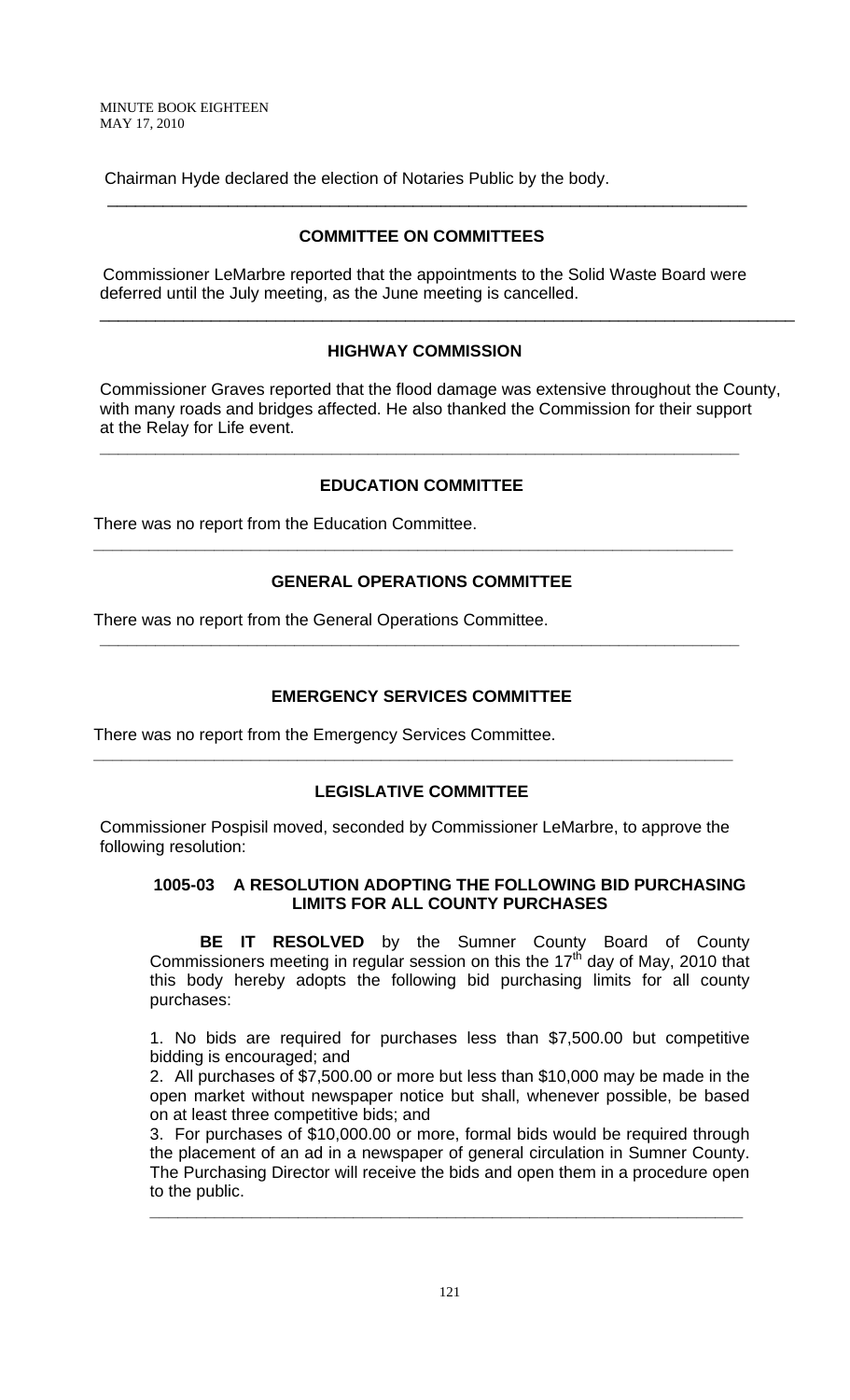The electronic vote was recorded in the following manner:

| <b>Akins</b>     |   | Cummings    |       | Utley        |          |
|------------------|---|-------------|-------|--------------|----------|
| Graves           |   | Satterfield | Α     | F. Freels    |          |
| <b>Matthews</b>  | Y | <b>Boyd</b> | Y     | Camp         |          |
| <b>Hendricks</b> |   | Vaughn      | Y     | LeMarbre     |          |
| Moser            |   | Decker      |       | Hyde         | N        |
| <b>Hughes</b>    |   | Kimbrough   | Y     | Goode        | Y        |
| Skidmore         | Y | P. Freels   | Y     | <b>Stone</b> |          |
| <b>Hobbs</b>     |   | Pospisil    |       |              |          |
| 1005-03          |   | Yes: 21     | No: 1 | Abs: 1       | 07:19 PM |

Chairman Hyde declared the Resolution 1005-03 approved by the body.

Commissioner Pospisil moved, seconded by Commissioner Matthews, to approve the following resolution:

 $\overline{\phantom{a}}$  , and the contribution of the contribution of the contribution of the contribution of the contribution of the contribution of the contribution of the contribution of the contribution of the contribution of the

## **1005-04 A RESOLUTION ENCOURAGING THE STATE OF TENNESSEE DEPARTMENT OF TRANSPORTATION TO NAME THE 386 BRIDGE WHICH CROSSES OVER CENTER POINT ROAD IN HONOR OF THE LATE HONORABLE BENJAMIN C. "PAT" HARTMAN, JR.**

 **WHEREAS,** the late Honorable Benjamin C. "Pat" Hartman, Jr. served in Vietnam, where he was awarded the Bronze Star Medal, Flying Cross, Air Medal with First through Twenty-First Oak Leaf Clusters, National Defense Service Medal, Vietnam Service Medal, Vietnam Campaign Ribbon, Senior Parachutist Badge and the Army Aviator Badge; and

**WHEREAS,** on September 19, 1968, Mr. Hartman Jr. died for his country; and

**WHEREAS**, Mr. Hartman dedicated himself to serving his country and for his sacrifice our freedom continues today.

**NOW, THEREFORE BE IT RESOLVED** by the Sumner County Board of County Commissioners meeting in regular session on this the  $17<sup>th</sup>$  day of May 2010 that this body encourages the State of Tennessee, Department of Transportation to name the 386 Bridge which crosses over Center Point Road in honor of Benjamin C. "Pat" Hartman, Jr.; and

**BE IT FURTHER RESOLVED** that the County Executive forward a copy of this resolution to TDOT as well as our delegates to ask that they approve bestowing this honor in memory of the brave young man.

**\_\_\_\_\_\_\_\_\_\_\_\_\_\_\_\_\_\_\_\_\_\_\_\_\_\_\_\_\_\_\_\_\_\_\_\_\_\_\_\_\_\_\_\_\_\_\_\_\_\_\_\_\_\_\_\_\_\_\_\_\_\_\_\_**

The electronic vote was recorded in the following manner:

| <b>Akins</b>     |   | Cummings    |   | Utley        |   |
|------------------|---|-------------|---|--------------|---|
| Graves           | Y | Satterfield | v | F. Freels    |   |
| <b>Matthews</b>  | Y | <b>Boyd</b> |   | Camp         |   |
| <b>Hendricks</b> | Y | Vaughn      |   | LeMarbre     | v |
| Moser            |   | Decker      |   | Hyde         |   |
| Hughes           | Y | Kimbrough   | v | Goode        |   |
| Skidmore         | Y | P. Freels   |   | <b>Stone</b> |   |
| <b>Hobbs</b>     |   | Pospisil    |   |              |   |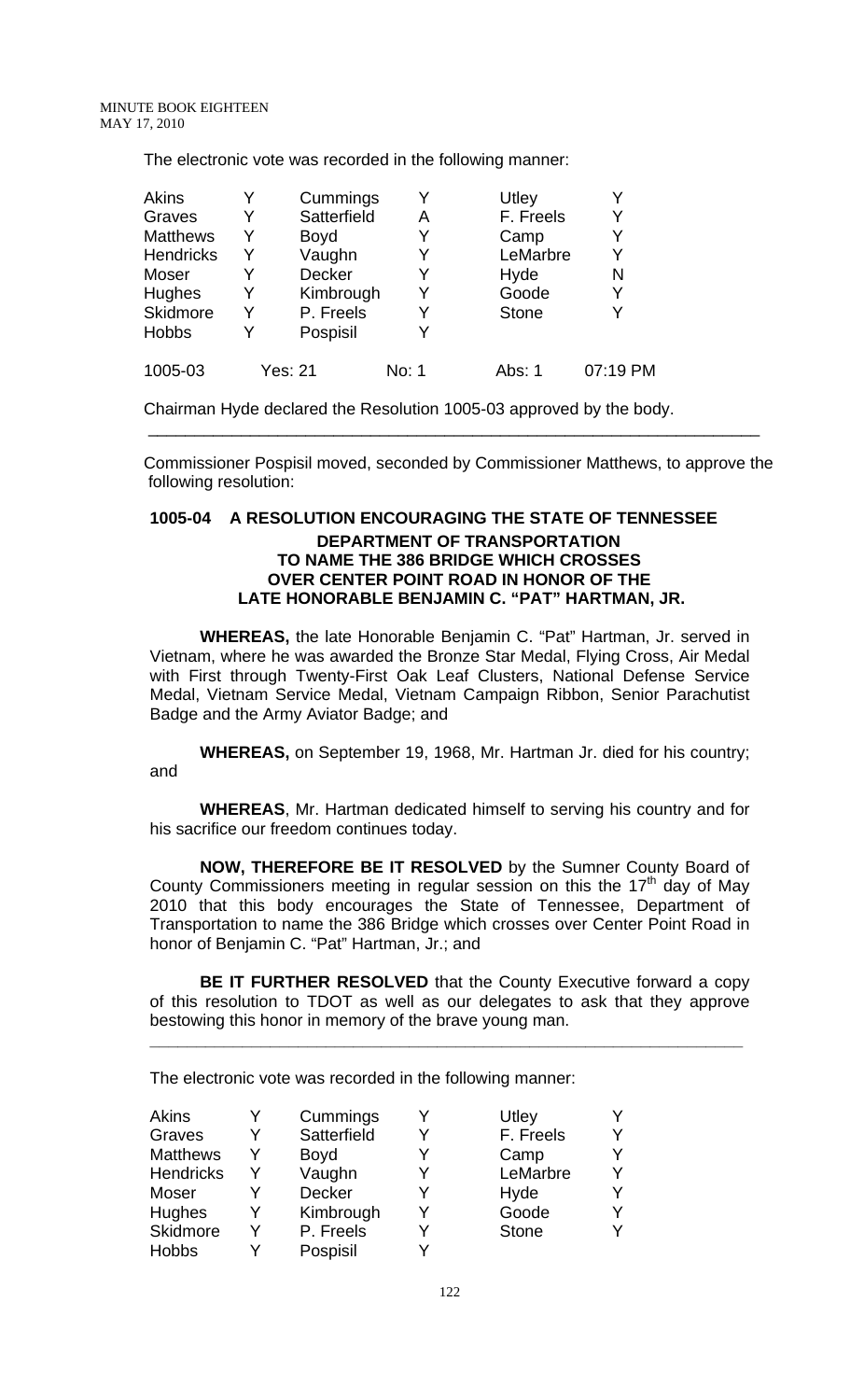1005-04 Yes: 23 No: 0 Abs: 0 07:20 PM

Chairman Hyde declared the Resolution 1005-04 approved by the body.

 Commissioner Pospisil moved, seconded by Commissioner LeMarbre, to approve the following resolution:

 $\overline{\phantom{a}}$  , and the contract of the contract of the contract of the contract of the contract of the contract of the contract of the contract of the contract of the contract of the contract of the contract of the contrac

#### **1005- 05 A RESOLUTION AMENDING PREVIOUS ACTION BY THIS BODY AND ADOPTING A PROMISSORY NOTE FOR REPAYMENT OF THE \$300,000.00 LOAN TO THE AIRPORT AUTHORITY**

**BE IT RESOLVED** by the Sumner County Board of County Commissioners meeting in regular session on this the 17<sup>th</sup> day of May, 2010, that this body does hereby amend its previous action and change the repayment terms previously adopted by this body of the \$300,000.00 loan to the Airport Authority; and

**BE IT FURTHER RESOLVED** that the terms of such repayment are attached herewith as exhibit A.

**\_\_\_\_\_\_\_\_\_\_\_\_\_\_\_\_\_\_\_\_\_\_\_\_\_\_\_\_\_\_\_\_\_\_\_\_\_\_\_\_\_\_\_\_\_\_\_\_\_\_\_\_\_\_\_\_\_\_\_\_\_\_\_\_**

The electronic vote was recorded in the following manner:

| <b>Akins</b>     |   | Cummings       |       | Utley        |          |
|------------------|---|----------------|-------|--------------|----------|
| Graves           | Y | Satterfield    | Y     | F. Freels    | Y        |
| <b>Matthews</b>  | Y | <b>Boyd</b>    |       | Camp         | Y        |
| <b>Hendricks</b> | A | Vaughn         | Y     | LeMarbre     | Y        |
| Moser            |   | <b>Decker</b>  | Y     | Hyde         | Y        |
| Hughes           | N | Kimbrough      | Y     | Goode        | Y        |
| Skidmore         | Α | P. Freels      | Y     | <b>Stone</b> | Y        |
| <b>Hobbs</b>     | Y | Pospisil       | Y     |              |          |
| 1005-05          |   | <b>Yes: 20</b> | No: 1 | Abs: $2$     | 07:22 PM |

Chairman Hyde declared the Resolution 1005-05 approved by the body.

Chairman Hyde recognized Director of Finance David Lawing who stated that the Commission spent \$4.8 million to build a new school maintenance facility. The intent of the funding resolution was to repay the amount to the Hospital Fund with bond proceeds. Mr. Lawing stated that debt structure would not support repayment of the \$4.8 million and the time table for repayment would not allow action on the matter after November, 2011.

\_\_\_\_\_\_\_\_\_\_\_\_\_\_\_\_\_\_\_\_\_\_\_\_\_\_\_\_\_\_\_\_\_\_\_\_\_\_\_\_\_\_\_\_\_\_\_\_\_\_\_\_\_\_\_\_\_\_\_\_\_\_\_\_\_\_\_\_\_\_\_\_\_\_\_\_\_\_\_\_\_\_\_\_\_\_

## **BUDGET COMMITTEE**

\_\_\_\_\_\_\_\_\_\_\_\_\_\_\_\_\_\_\_\_\_\_\_\_\_\_\_\_\_\_\_\_\_\_\_\_\_\_\_\_\_\_\_\_\_\_\_\_\_\_\_\_\_\_\_\_\_\_\_\_\_\_\_\_

Commissioner Moser introduced the following resolution and moved for approval. Commissioner Stone seconded the motion.

### **1005-06 A RESOLUTOIN DESIGNATING \$500,000.00 FROM THE 2010 BOND PROCEEDS TO THE SUMNER COUNTY ROOF FUND**

**BE IT RESOLVED** by the Sumner County Board of County Commissioners meeting in regular session on this the  $17<sup>th</sup>$  day of May, 2010, that this body hereby designates \$500.000.00 from the 2010 Bond proceeds to the Sumner County Roof Fund. **\_\_\_\_\_\_\_\_\_\_\_\_\_\_\_\_\_\_\_\_\_\_\_\_\_\_\_\_\_\_\_\_\_\_\_\_\_\_\_\_\_\_\_\_\_\_\_\_\_\_\_\_\_\_\_\_\_\_\_\_\_**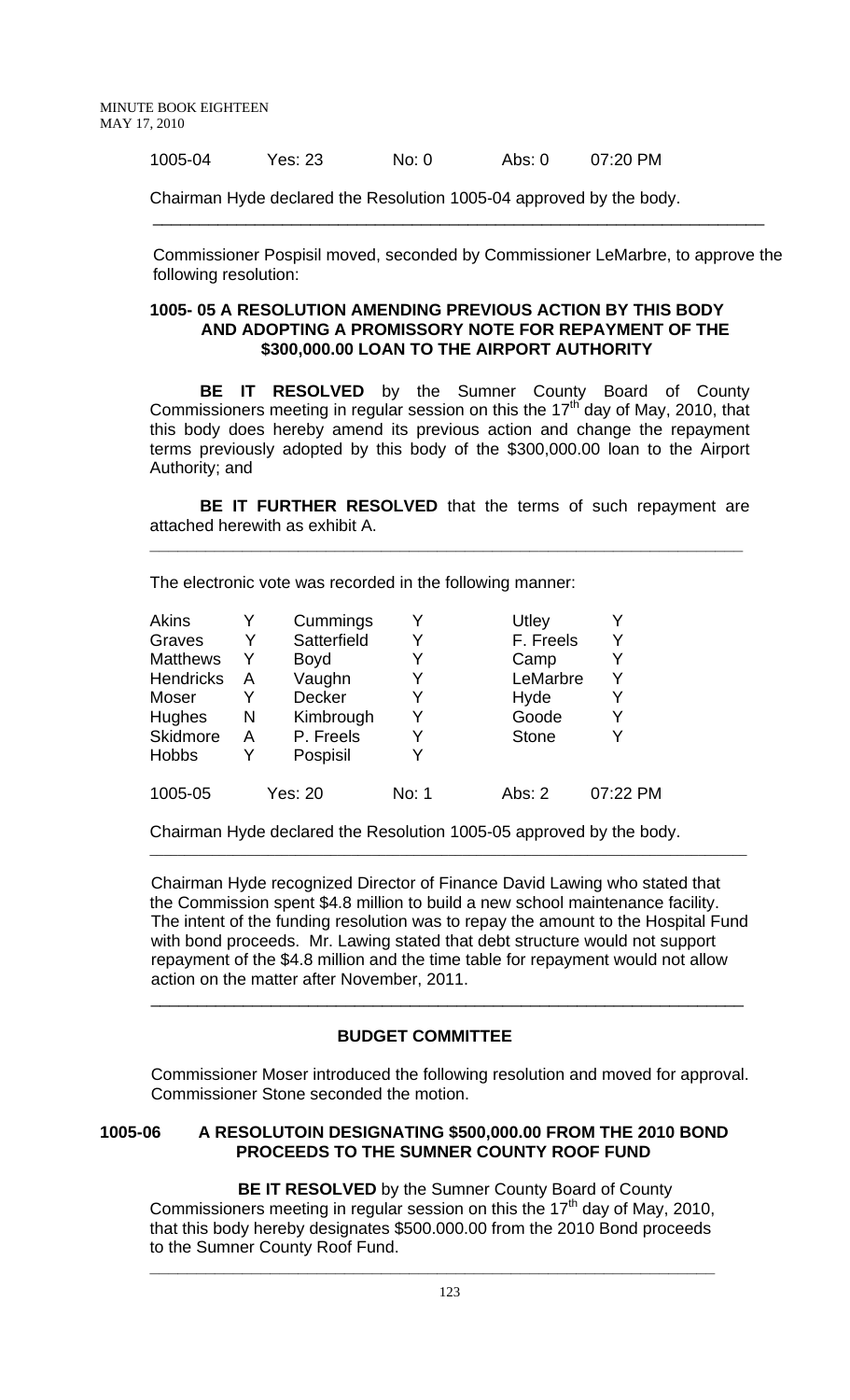Upon discussion, Commissioner Hughes moved, seconded by Commissioner Utley, to defer the matter to the General Operations Committee.

The electronic vote was recorded in the following manner:

| <b>Akins</b>     | Ν | Cummings     |   | Utley           |        |          |
|------------------|---|--------------|---|-----------------|--------|----------|
| Graves           | Α | Satterfield  | Y | F. Freels       | N      |          |
| <b>Matthews</b>  | Y | <b>Boyd</b>  | N | Camp            | N      |          |
| <b>Hendricks</b> | N | Vaughn       | Y | LeMarbre        |        |          |
| Decker           |   | Hyde         | Y | <b>Hughes</b>   |        |          |
| Kimbrough        |   | Goode        | Y | <b>Skidmore</b> | N      |          |
| P. Freels        | N | <b>Stone</b> | N | <b>Hobbs</b>    | N      |          |
| Pospisil         |   |              |   |                 |        |          |
| 1005-06-REFER    |   | Yes: 12      |   | No: 9           | Abs: 1 | 07:31 PM |

Chairman Hyde declared the deferral failed to pass.

The electronic vote was recorded in the following manner:

| <b>Akins</b>     | N      | Cummings     |        | N | Utley        | N        |
|------------------|--------|--------------|--------|---|--------------|----------|
| Graves           | N      | Satterfield  |        | Y | F. Freels    | Y        |
| <b>Matthews</b>  | N      | <b>Boyd</b>  |        | Y | Camp         | Y        |
| <b>Hendricks</b> | Y      | Vaughn       |        | N | LeMarbre     | N        |
| <b>Decker</b>    | N      | Hyde         |        | N | Hughes       | N        |
| Kimbrough        | N      | Goode        |        | N | Skidmore     | Y        |
| P. Freels        | Y      | <b>Stone</b> |        | Y | <b>Hobbs</b> | Y        |
| Pospisil         | N      |              |        |   |              |          |
| 1005-06          | Yes: 9 |              | No: 13 |   | Abs: $0$     | 07:43 PM |

Chairman Hyde declared the resolution failed to be approved by the body.

### **CONSENT AGENDA**

 Commissioner Moser introduced the following resolution and moved for approval. Commissioner Stone seconded the motion.

### **1005-07 A RESOLUTION AUTHORIZING APPLICATION FOR FUNDING UNDER THE EDWARD BYRNE MEMORIAL JUSTICE ASSISTANCE GRANT (JAG) PROGRAM AND AUTHORIZING PUBLIC HEARING OF THIS GRANT APPLICATION**

**WHEREAS,** The Edward Byrne Memorial Justice Assistance Grant (JAG) Program provides the funding for grants to assist State, local and tribal law enforcement to combat violence against women, to fight internet crimes against children, to improve the functioning of the criminal justice system, to assist victims of crime, and to support youth-mentoring; and

**WHEREAS,** the Sumner County Sheriff's Office has been advised that it is eligible for approximately \$14,678.00 in funding; and

**WHEREAS,** the enabling legislation provides for certain deadlines to be met, and requirements to be fulfilled, to apply for the grant; and

**WHEREAS,** all grant applications must be submitted as soon as possible; and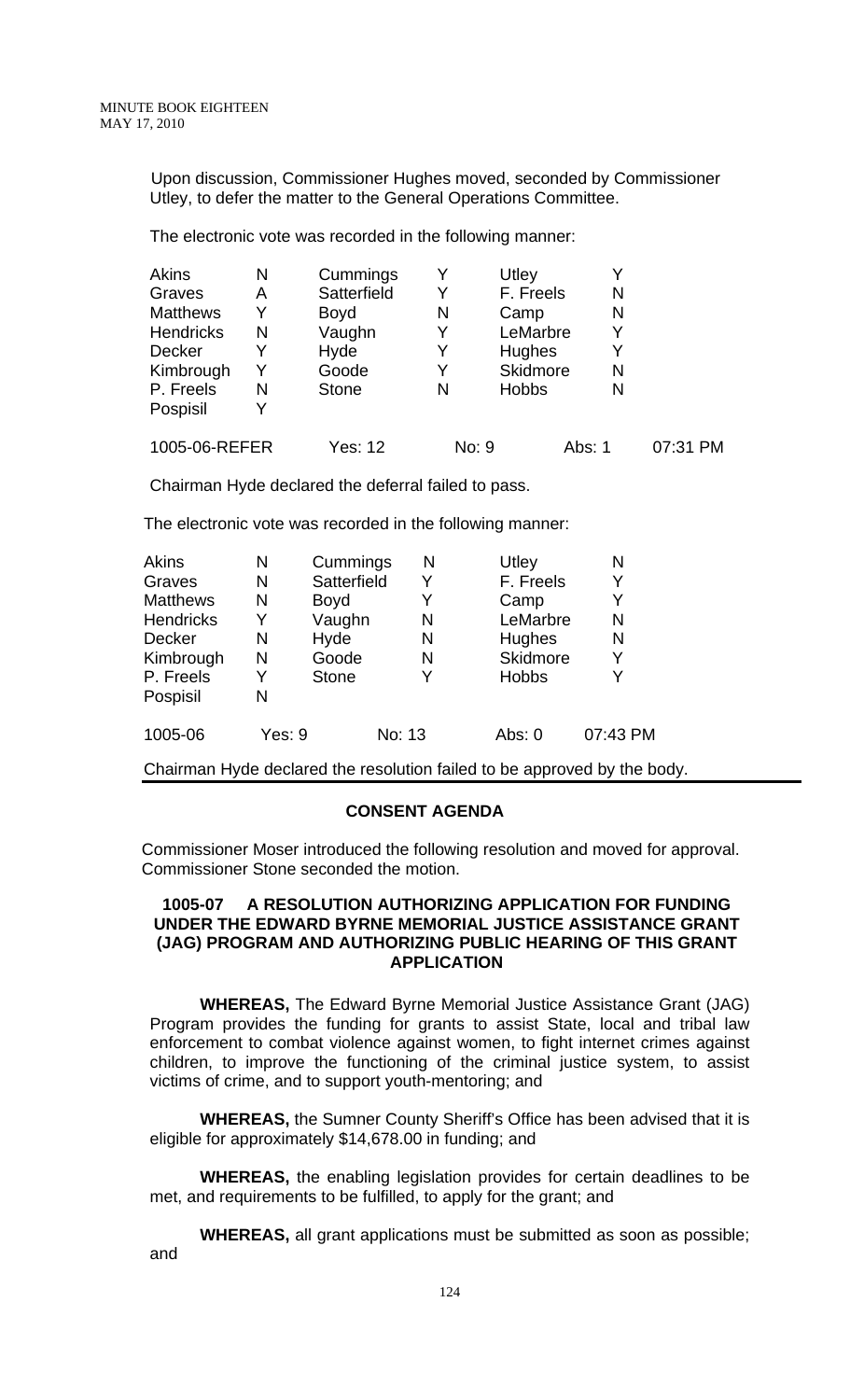**WHEREAS,** the Sumner County Sheriff's Office, must make the grant application available for review by its governing body before the application is submitted and the application has been made available; and

**WHEREAS,** it is further required that an opportunity to comment be provided to citizens and neighborhood or community organizations and by this resolution such occasion is hereby given; and

**WHEREAS,** the stated deadline for application, and the scheduled times for the Sumner County Commission meetings, dictate that the Sumner County Commission will have to review this application at its May meeting in order to meet the stated requirements; and

**WHEREAS,** it appears that the opportunity for public comment from citizens and neighborhood or community organizations can be held at the May 17<sup>th</sup>, 2010 County Commission meeting.

**NOW, THEREFORE, BE IT RESOLVED** by the Board of County

Commissioners of Sumner County, Tennessee, as follows:

- 1. The Sumner County Sheriff's Office is hereby authorized to make application to the Edward Byrne Memorial Justice Assistance Grant (JAG) Program.
- 2. The Sumner County Commission has reviewed this resolution at its meeting on May  $17^{th}$ , 2010.
- 3. When these requirements have been fulfilled by the County Commission, then the Sheriff's Office may make their application for funding to the JAG Program.
- 4. The County Executive of Sumner County is authorized to sign any necessary documents for completion of this grant application.

**\_\_\_\_\_\_\_\_\_\_\_\_\_\_\_\_\_\_\_\_\_\_\_\_\_\_\_\_\_\_\_\_\_\_\_\_\_\_\_\_\_\_\_\_\_\_\_\_\_\_\_\_\_\_\_\_\_\_\_\_\_\_\_\_**

## **1005-08 A RESOLUTION APPROPRIATING \$106,581.27 FROM THE 2010 BOND ISSUE FOR ADDITIONAL RENOVATION WORK AT PORTLAND EAST MIDDLE SCHOOL AS PART OF ORIGINAL REQUEST FROM BOARD OF EDUCATION**

 **BE IT RESOLVED** by the Sumner County Board of County Commissioners meeting in regular session on this the  $17<sup>th</sup>$  day of May, 2010, that this body hereby appropriates \$106,581.27 from the 2010 Bond Issue for additional renovation work at Portland East Middle School as part of original request from Board of Education as shown on the attached document.

**\_\_\_\_\_\_\_\_\_\_\_\_\_\_\_\_\_\_\_\_\_\_\_\_\_\_\_\_\_\_\_\_\_\_\_\_\_\_\_\_\_\_\_\_\_\_\_\_\_\_\_\_\_\_\_\_\_\_\_\_\_\_\_\_**

## **1005-09 A RESOLUTION APPROPRIATING \$19,500.00 FROM THE 2010 BOND ISSUE FOR ENGINEERING SERVICES FOR THE HVAC UPGRADE AT BEECH HIGH SCHOOL ANNEX AS PART OF ORIGINAL REQUEST FROM BOARD OF EDUCATION**

 **BE IT RESOLVED** by the Sumner County Board of County Commissioners meeting in regular session on this the  $17<sup>th</sup>$  day of May, 2010, that this body hereby appropriates \$19,500.00 from the 2010 Bond Issue for additional renovation work at Portland East Middle School as part of original request from Board of Education as shown on the attached document.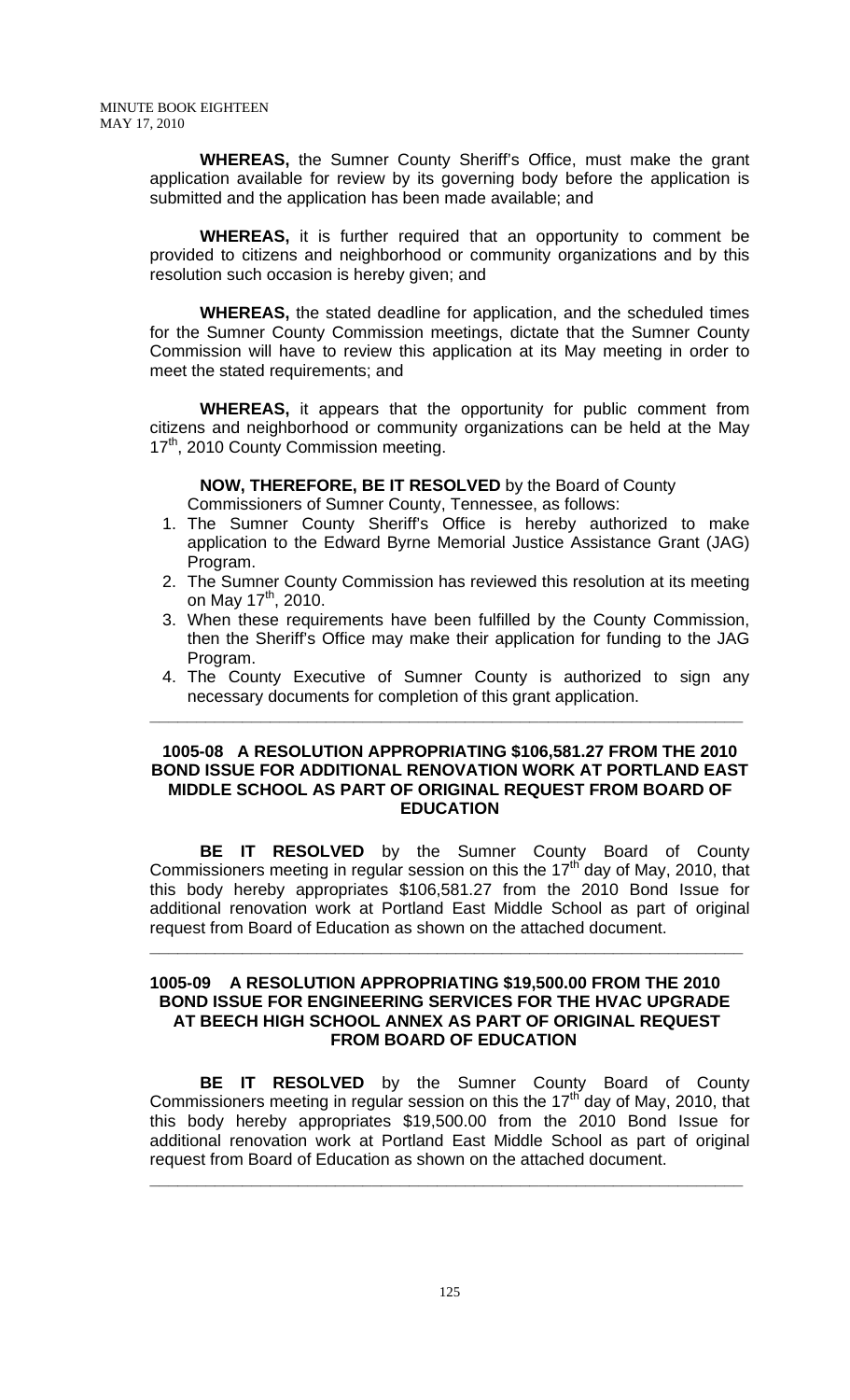## **1005-10 A RESOLUTION APPROPRIATING \$131,929.00 IN PASS THROUGH FUNDS FROM THE COUNTY GENERAL FUND TO VARIOUS ACCOUNTS OF THE OFFICE OF EMERGENCY MEDICAL SERVICES**

**BE IT RESOLVED** by the Sumner County Board of County Commissioners meeting in regular session on this the  $17<sup>th</sup>$  day of May, 2010, that this body hereby appropriates \$131,929.00 from County General Fund in pass through funds from the Patient Charges/Ambulance revenue to Part-Time, Overtime, Health, Social Security and Medicare Accounts of the Office of Emergency Medical Services as shown on the attached schedule.

**\_\_\_\_\_\_\_\_\_\_\_\_\_\_\_\_\_\_\_\_\_\_\_\_\_\_\_\_\_\_\_\_\_\_\_\_\_\_\_\_\_\_\_\_\_\_\_\_\_\_\_\_\_\_\_\_\_\_\_\_\_\_\_\_**

#### **1005-11 A RESOLUTION APPROPRIATING \$74,208.64 FROM LITIGATION TAX RESERVE TO VARIOUS EXPENSES IN THE COURTHOUSE AND JAIL FUND**

 **BE IT RESOLVED** by the Sumner County Board of County Commissioners meeting in regular session on this the  $17<sup>th</sup>$  day of May, 2010, that this body hereby appropriates \$74,208.64 from Litigation Tax Reserve to various expenses in the Courthouse and Jail Fund as shown on the attached schedule:

## **1005-12 A RESOLUTION APPROPRIATING \$3,090.00 FROM COUNTY GENERAL FUND AS PASS-THROUGH FUNDS FROM E-RATE FUNDING AND OTHER GRANTS TO HENDERSONVILLE LIBRARY-DATA PROCESSING ACCOUNTS**

**\_\_\_\_\_\_\_\_\_\_\_\_\_\_\_\_\_\_\_\_\_\_\_\_\_\_\_\_\_\_\_\_\_\_\_\_\_\_\_\_\_\_\_\_\_\_\_\_\_\_\_\_\_\_\_\_\_\_\_\_\_\_\_\_**

 **BE IT RESOLVED** by the Sumner County Board of County Commissioners meeting in regular session on this the 17<sup>th</sup> day of May, 2010, that this body hereby appropriates \$3,090.00 from County General Fund as passthrough funds from E-Rate Funding and other grants to Hendersonville Library-Data Processing Accounts as shown on the attached schedule.

### **1005-13 A RESOLUTION APPROPRIATING \$150.00 FROM COUNTY GENERAL FUND AS PASS-THROUGH FUNDS FROM CONTRIBUTIONS PORTLAND LIBRARY TO BOOKS MEDIA ACCOUNTS**

**\_\_\_\_\_\_\_\_\_\_\_\_\_\_\_\_\_\_\_\_\_\_\_\_\_\_\_\_\_\_\_\_\_\_\_\_\_\_\_\_\_\_\_\_\_\_\_\_\_\_\_\_\_\_\_\_\_\_\_\_\_\_\_\_**

**BE IT RESOLVED** by the Sumner County Board of County Commissioners meeting in regular session on this the 17<sup>th</sup> day of May, 2010, that this body hereby appropriates \$150.00 from County General Fund as passthrough funds from contributions Portland Library to Books Media Accounts as shown on the attached schedule:

**\_\_\_\_\_\_\_\_\_\_\_\_\_\_\_\_\_\_\_\_\_\_\_\_\_\_\_\_\_\_\_\_\_\_\_\_\_\_\_\_\_\_\_\_\_\_\_\_\_\_\_\_\_\_\_\_\_\_\_\_\_\_\_\_**

## **1005-14 A RESOLUTION APPROPRIATING UP TO \$24,000.00 FROM COUNTY GENERAL FUND TO THE TAX ASSESSOR FOR COST OF EMERGENCY FLY OVER PHOTOGRAPHS TAKEN AFTER FLOOD**

**BE IT RESOLVED** by the Sumner County Board of County Commissioners meeting in regular session on this the 17<sup>th</sup> day of May, 2010, that this body does hereby appropriates up to \$24,000.00 from the County General Fund Reserve to the budget of the Tax Assessor for the cost of emergency fly over photographs taken after the flood.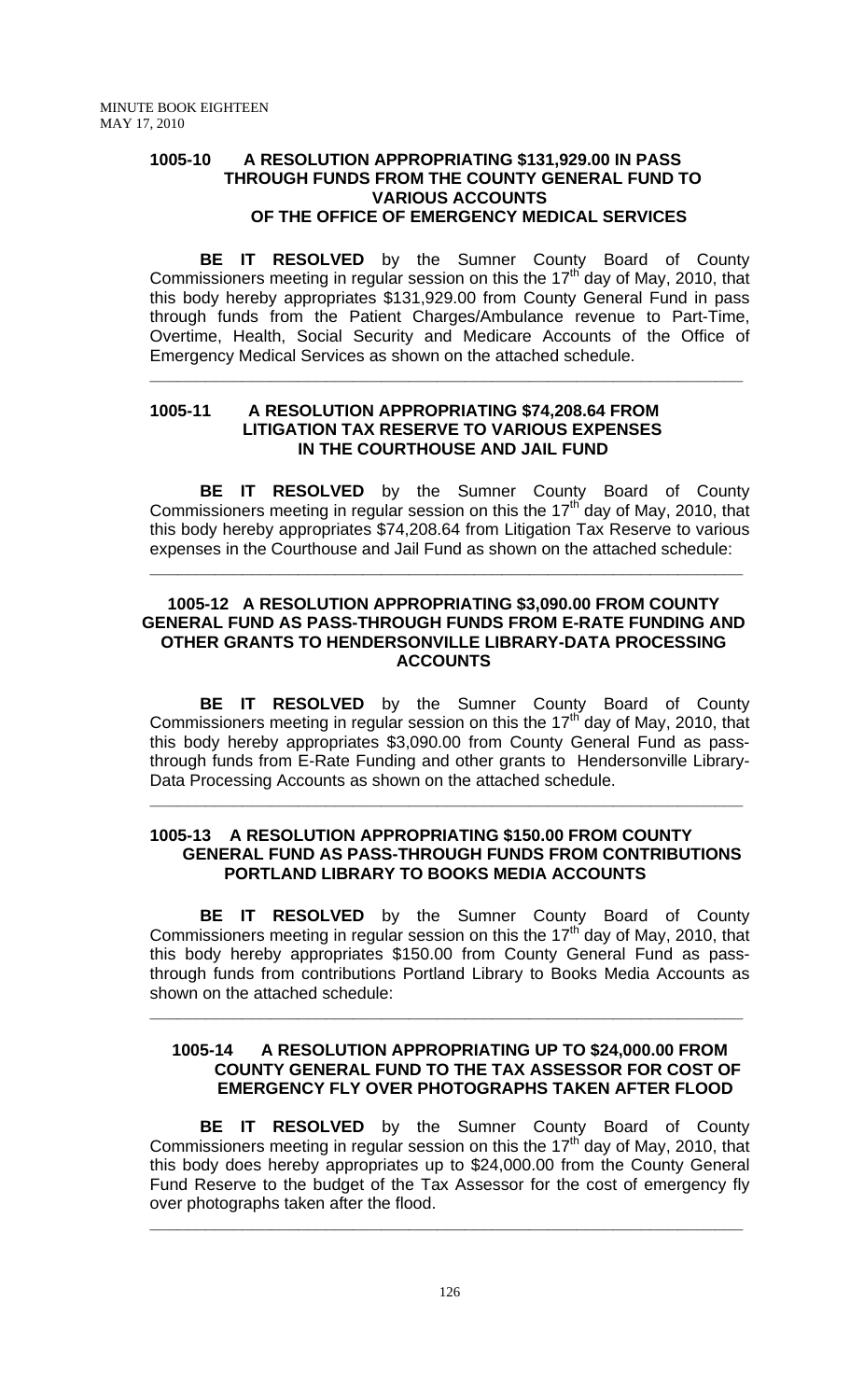### **1005-15 A RESOLUTION APPROPRIATING \$1,100.00 TO THE PORTLAND LIBRARY-DATA PROCESSING EQUIPMENT ACCOUNT FROM OTHER STATE GRANTS TECHNOLOGY FUNDS**

**BE IT RESOLVED** by the Sumner County Board of County Commissioners meeting in regular session on this the 17<sup>th</sup> day of May, 2010, that this body hereby appropriates \$1,100.00 to the Portland Library-Data Processing Equipment Account from other State Grants Technology Funds as shown on the attached schedule:

**\_\_\_\_\_\_\_\_\_\_\_\_\_\_\_\_\_\_\_\_\_\_\_\_\_\_\_\_\_\_\_\_\_\_\_\_\_\_\_\_\_\_\_\_\_\_\_\_\_\_\_\_\_\_\_\_\_\_\_\_\_\_\_\_**

## **1005-16 A RESOLUTION APPROPRIATING \$40,000.00 FROM ALLOCATED FUNDS FOR EDUCATE AND GROW SCHOLARSHIP PROGRAM TO VOLUNTEER STATE COMMUNITY COLLEGE**

 **BE IT RESOLVED** by the Sumner County Board of County Commissioners meeting in regular session on this the  $17<sup>th</sup>$  day of May, 2010, that this body hereby appropriates \$40,000.00 from allocated funds for Educate and Grow Scholarship Program to Volunteer State Community College as shown on the attached schedule for \$26,722.73 and estimated liability for summer participants.

**\_\_\_\_\_\_\_\_\_\_\_\_\_\_\_\_\_\_\_\_\_\_\_\_\_\_\_\_\_\_\_\_\_\_\_\_\_\_\_\_\_\_\_\_\_\_\_\_\_\_\_\_\_\_\_\_\_\_\_\_\_\_\_\_**

## **1005-17 A RESOLUTION AUTHORIZING THE FINANCE DIRECTOR TO CLOSE THE 2006 BOND ISSUE**

**BE IT RESOLVED** by the Sumner County Board of County Commissioners meeting in regular session on this the 17th day of May, 2010, that this body hereby authorize the Finance Director to close the 2006 Bond issue by rebating the sum of \$266,460.00 to the United States Government; post this amount to the accounting records in compliance with Generally Accepted Accounting Principles of the United States of America and make all necessary adjustments to the accounting records (including any prior period adjustments, expenditures, appropriations or any other necessary adjustments).

## **1005-18 A RESOLUTION APPROPRIATING \$300,000.00 FROM VARIOUS ACCOUNTS WITHIN THE HIGHWAY DEPARTMENT**

**\_\_\_\_\_\_\_\_\_\_\_\_\_\_\_\_\_\_\_\_\_\_\_\_\_\_\_\_\_\_\_\_\_\_\_\_\_\_\_\_\_\_\_\_\_\_\_\_\_\_\_\_\_\_\_\_\_\_\_\_\_\_\_\_**

 **BE IT RESOLVED** by the Sumner County Board of County Commissioners meeting in regular session on this the  $17<sup>th</sup>$  day of May, 2010 that this body does hereby appropriates \$300,000.00 to various accounts within the Highway Department as shown on the attachment herewith.

**\_\_\_\_\_\_\_\_\_\_\_\_\_\_\_\_\_\_\_\_\_\_\_\_\_\_\_\_\_\_\_\_\_\_\_\_\_\_\_\_\_\_\_\_\_\_\_\_\_\_\_\_\_\_\_\_\_\_\_\_\_\_\_\_**

## **1005-19 A RESOLUTION TRANSFERRING FUNDS TO VARIOUS ACCOUNTS WITHIN THE HIGHWAY DEPARTMENT**

 **BE IT RESOLVED** by the Sumner County Board of County Commissioners meeting in regular session on this the  $17<sup>th</sup>$  day of May, 2010 that this body does hereby transfer funds from Various Accounts of the Highway Department as shown on the attached schedule.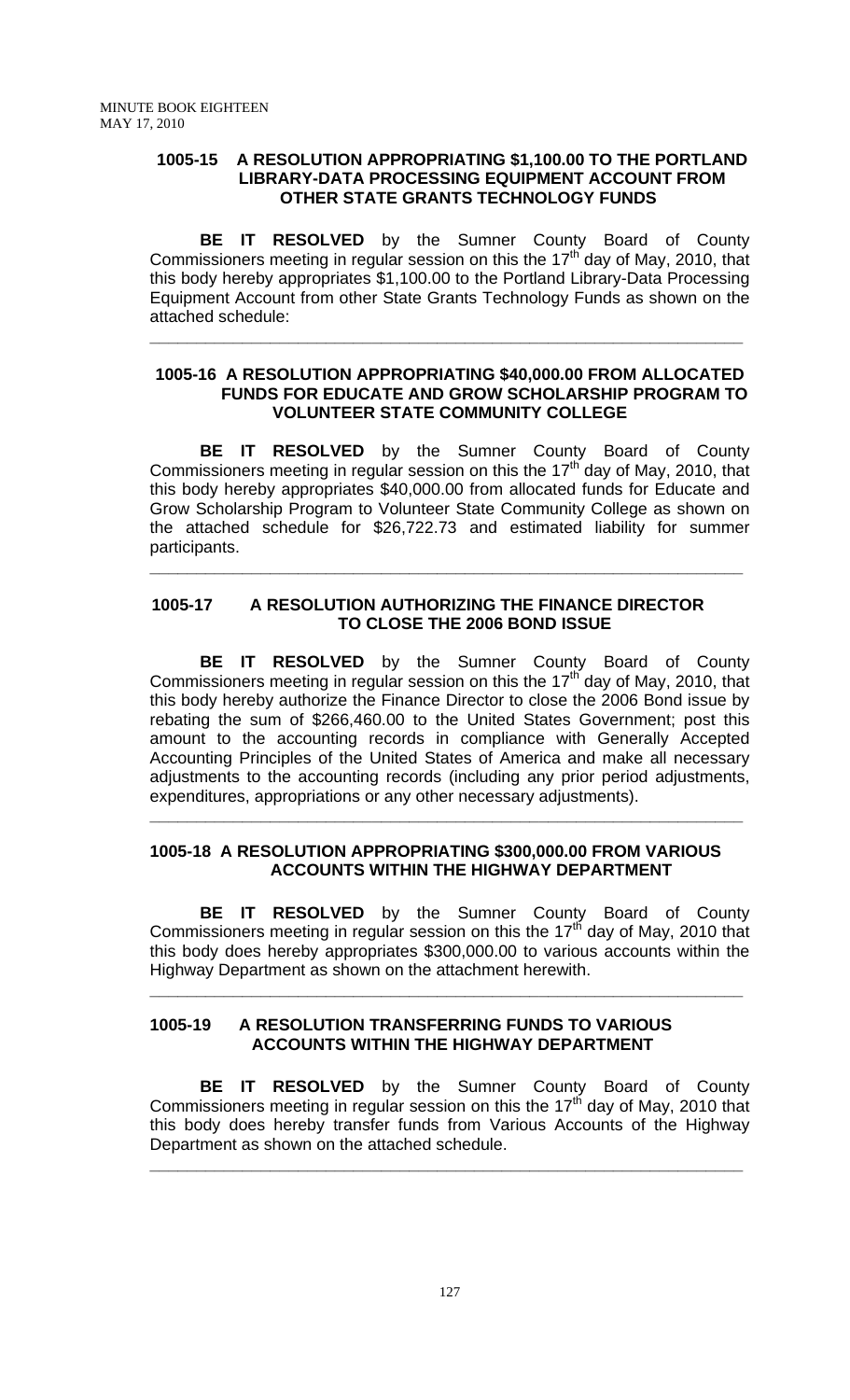#### **1005-20 A RESOLUTION APPROVING THE FISCAL YEAR 2009-2010 SUMNER COUNTY BOARD OF EDUCATION GENERAL PURPOSE SCHOOL FUND BUDGET AMENDMENTS AND APPROPRIATING AND/OR TRANSFERRING SUCH FUNDS AS REQUIRED**

 **BE IT RESOLVED** by the Sumner County Board of County Commissioners meeting in regular session on this the  $17<sup>th</sup>$  day of May, 2010 that this body hereby approves the 2009-2010 Sumner County Board of Education General Purpose School Fund Budget Amendments and appropriates and/or transfers such funds among the various accounts as shown on the attached schedules which are hereby incorporated as a part of this resolution.

#### **1005-21 A RESOLUTION APPROVING THE FISCAL YEAR 2009-2010 SUMNER COUNTY BOARD OF EDUCATION FEDERAL PROJECTS BUDGET AMENDMENTS AND APPROPRIATING AND/OR TRANSFERRING SUCH FUNDS AS REQUIRED**

**\_\_\_\_\_\_\_\_\_\_\_\_\_\_\_\_\_\_\_\_\_\_\_\_\_\_\_\_\_\_\_\_\_\_\_\_\_\_\_\_\_\_\_\_\_\_\_\_\_\_\_\_\_\_\_\_\_\_\_\_\_\_\_\_**

 **BE IT RESOLVED** by the Sumner County Board of County Commissioners meeting in regular session on this the  $17<sup>th</sup>$  day of May, 2010 that this body hereby approves the 2009-2010 Sumner County Board Federal Projects Budget Amendments and appropriates and/or transfers such funds among the various accounts as shown on the attached schedule which is hereby incorporated as a part of this resolution.

## **1005-22 A RESOLUTION DONATING COMPUTERS FROM GALLATIN LIBRARY TO WHITE HOUSE LIBRARY AS SURPLUS AND AUTHORIZING DONATION PURSUANT TO EXISITING POLICIES AND PROCEDURES**

**\_\_\_\_\_\_\_\_\_\_\_\_\_\_\_\_\_\_\_\_\_\_\_\_\_\_\_\_\_\_\_\_\_\_\_\_\_\_\_\_\_\_\_\_\_\_\_\_\_\_\_\_\_\_\_\_\_\_\_\_\_\_\_\_**

**BE IT RESOLVED** by the Sumner County Board of County Commissioners meeting in regular session on this the  $17<sup>th</sup>$  day of May, 2010 that this body does hereby donates computers from Gallatin Library to White House Library as surplus as shown on the attachment; and

**BE IT FURTHER RESOLVED,** that the donation of the same is authorized pursuant to existing policies and procedures.

**\_\_\_\_\_\_\_\_\_\_\_\_\_\_\_\_\_\_\_\_\_\_\_\_\_\_\_\_\_\_\_\_\_\_\_\_\_\_\_\_\_\_\_\_\_\_\_\_\_\_\_\_\_\_\_\_\_\_\_\_\_\_\_\_**

### **1005-23 A RESOLUTION DECLARING VARIOUS ITEMS FROM THE ELECTION OFFICE AS SURPLUS AND AUTHORIZING DISPOSAL OR SALE OF SAME PURSUANT TO EXISITING POLICIES AND PROCEDURES**

 **BE IT RESOLVED** by the Sumner County Board of County Commissioners meeting in regular session on this the  $17<sup>th</sup>$  day of May, 2010 that this body does hereby declare the items from the Election Office as surplus as shown on the attachment; and

**BE IT FURTHER RESOLVED,** that the disposal or sale of the same is authorized pursuant to existing policies and procedures.

**\_\_\_\_\_\_\_\_\_\_\_\_\_\_\_\_\_\_\_\_\_\_\_\_\_\_\_\_\_\_\_\_\_\_\_\_\_\_\_\_\_\_\_\_\_\_\_\_\_\_\_\_\_\_\_\_\_\_\_\_\_\_\_\_**

### **1005-24 A RESOLUTION DECLARING VARIOUS ITEMS FROM THE ASSESSOR OF PROPERTY AS SURPLUS AND AUTHORIZING DISPOSAL OR SALE OF SAME PURSUANT TO EXISITING POLICIES AND PROCEDURES**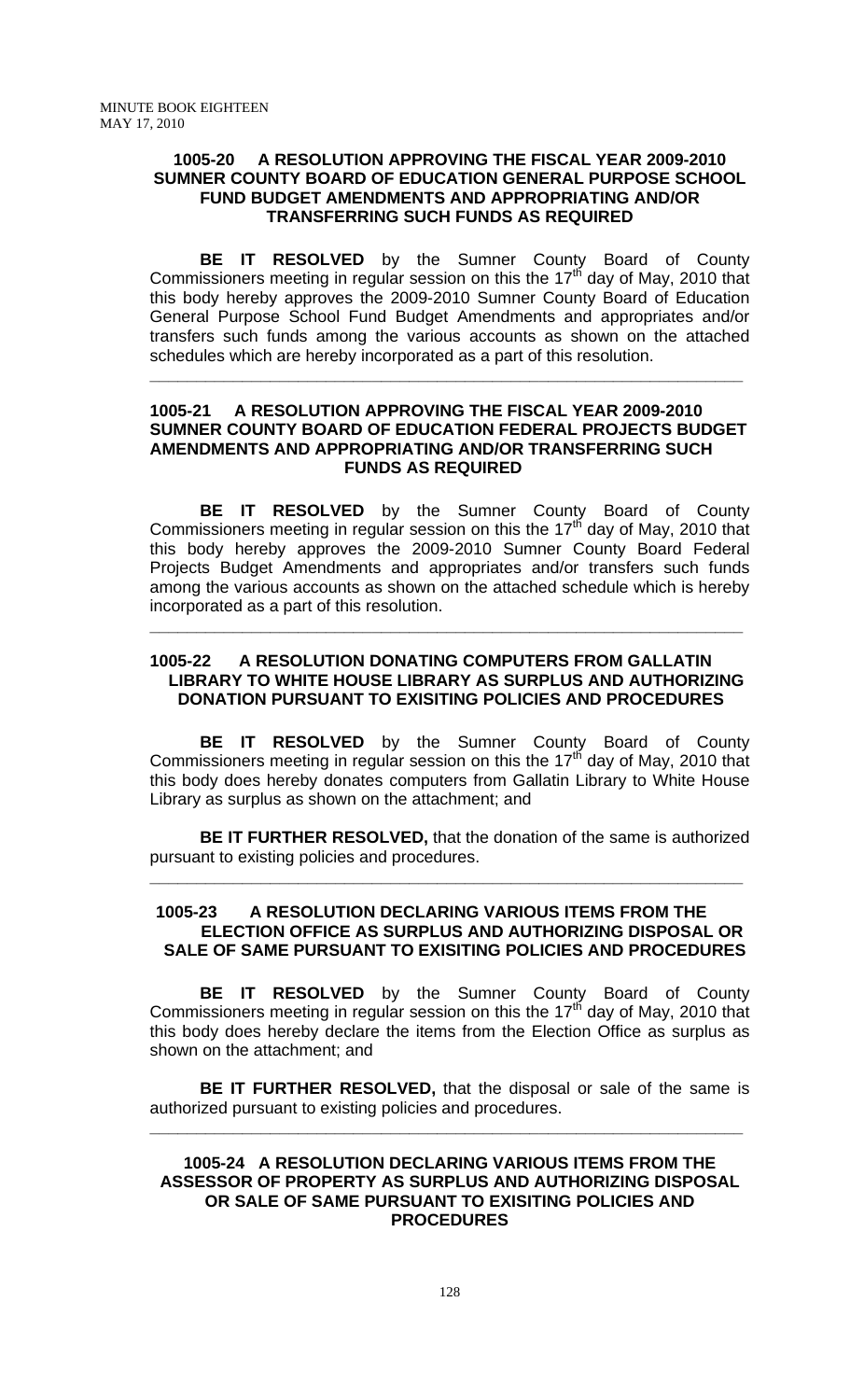**BE IT RESOLVED** by the Sumner County Board of County Commissioners meeting in regular session on this the 17<sup>th</sup> day of May, 2010 that this body does hereby declare the items from the Assessor of Property as surplus as shown on the attachment; and

**BE IT FURTHER RESOLVED,** that the disposal or sale of the same is authorized pursuant to existing policies and procedures.

\_\_\_\_\_\_\_\_\_\_\_\_\_\_\_\_\_\_\_\_\_\_\_\_\_\_\_\_\_\_\_\_\_\_\_\_\_\_\_\_\_\_\_\_\_\_\_\_\_\_\_\_\_\_\_\_\_\_\_\_\_\_\_\_

#### **1005-25 A RESOLUTION DECLARING VARIOUS ITEMS FROM THE INFORMATION TECHNOLOGY AS SURPLUS AND AUTHORIZING DISPOSAL OR SALE OF SAME PURSUANT TO EXISITING POLICIES AND PROCEDURES**

 **BE IT RESOLVED** by the Sumner County Board of County Commissioners meeting in regular session on this the 17<sup>th</sup> day of May, 2010 that this body does hereby declare the items from the Information Technology as surplus as shown on the attachment; and

**BE IT FURTHER RESOLVED,** that the disposal or sale of the same is authorized pursuant to existing policies and procedures.

**\_\_\_\_\_\_\_\_\_\_\_\_\_\_\_\_\_\_\_\_\_\_\_\_\_\_\_\_\_\_\_\_\_\_\_\_\_\_\_\_\_\_\_\_\_\_\_\_\_\_\_\_\_\_\_\_\_\_\_\_\_\_\_\_**

#### **1005-26 A RESOLUTION DECLARING VARIOUS ITEMS FROM THE HENDERSONVILLE LIBRARY AS SURPLUS AND AUTHORIZING DISPOSAL OR SALE OF SAME PURSUANT TO EXISITING POLICIES AND PROCEDURES**

 **BE IT RESOLVED** by the Sumner County Board of County Commissioners meeting in regular session on this the 17th day of May, 2010 that this body does hereby declare the items from the Hendersonville Library as surplus as shown on the attachments; and

**BE IT FURTHER RESOLVED,** that the disposal or sale of the same is authorized pursuant to existing policies and procedures.

## **1005-27 A RESOLUTION DECLARING VARIOUS ITEMS FROM THE GALLATIN PUBLIC LIBRARY AS SURPLUS AND AUTHORIZING DISPOSAL OR SALE OF SAME PURSUANT TO EXISITING POLICIES AND PROCEDURES**

 **BE IT RESOLVED** by the Sumner County Board of County Commissioners meeting in regular session on this the  $17<sup>th</sup>$  day of May, 2010 that this body does hereby declare the items from the Gallatin Public Library as surplus as shown on the attachments; and

**BE IT FURTHER RESOLVED,** that the disposal or sale of the same is authorized pursuant to existing policies and procedures.

**\_\_\_\_\_\_\_\_\_\_\_\_\_\_\_\_\_\_\_\_\_\_\_\_\_\_\_\_\_\_\_\_\_\_\_\_\_\_\_\_\_\_\_\_\_\_\_\_\_\_\_\_\_\_\_\_\_\_\_\_\_\_\_\_**

#### **1005-29 A RESOLUTION APPOINTING THE JUDICIAL MAGISTRATES OF SUMNER COUNTY**

**BE IT RESOLVED** by the Sumner County Board of County Commissioners meeting in regular session on this the  $17<sup>th</sup>$  day of May, 2010, that this body hereby appoints the following individual to the existing rooster of persons who serve as Judicial Magistrate:

Erica Porter